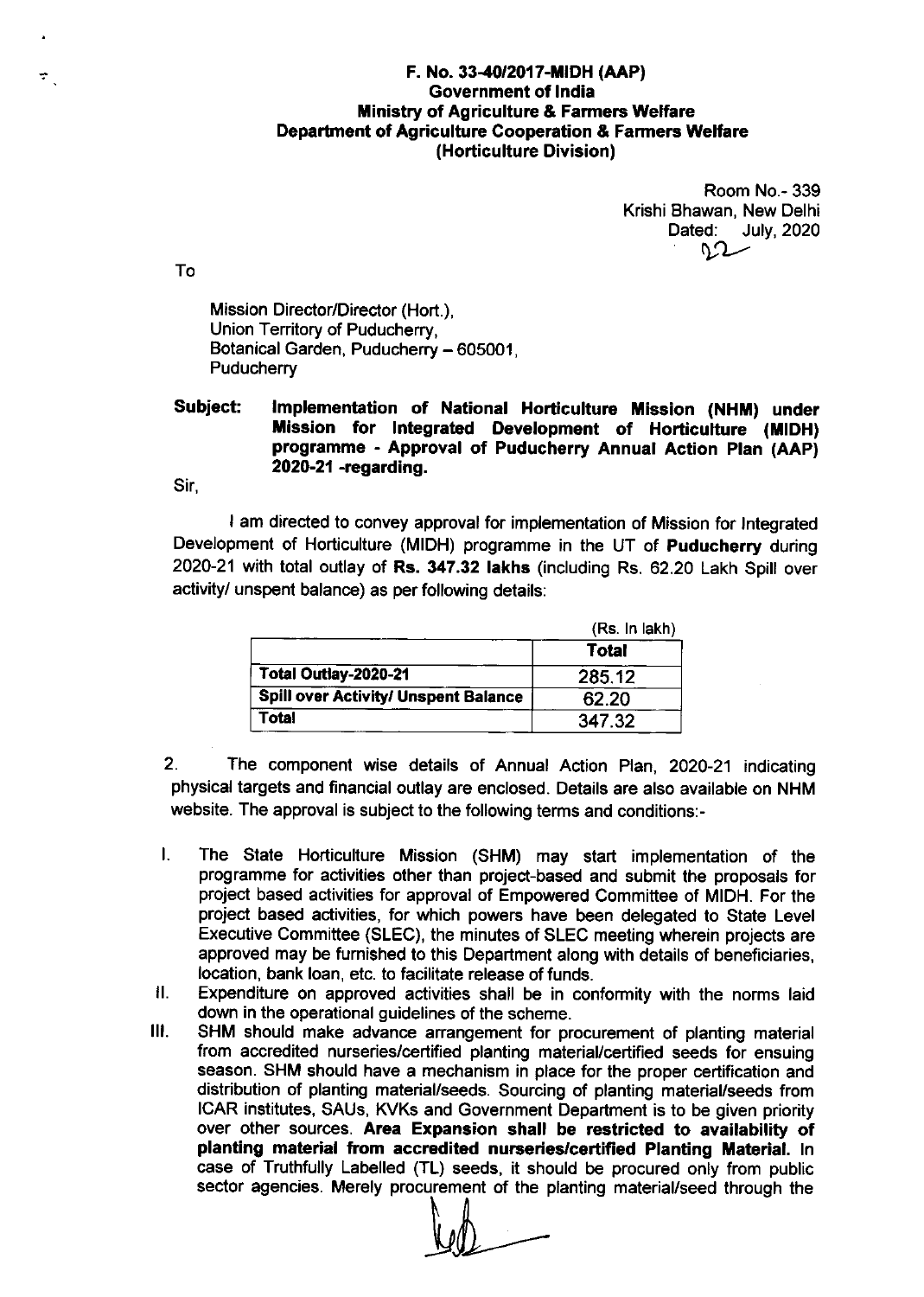public sector agencies like Seed Corporation, Agro Corporation and other agencies do not ensure the quality of planting material/seed as they do not produce the same. SHM should ensure that these public sector agencies procure certified material and in case certified material is not available, seedlings/ TL seeds are to be procured only from ICAR institutes, SAUs, KVKs and Government Departments.

- lV. More focus is to be given on enhancing productivity of horticulture crops for the holistic development supported with infrastructure for Pre- and Post- Harvest Management and Marketing.
- V. To improve the productivity of existing old and senile orchards, there is need to identify gaps and revise the existing strategy for achieving the desired results. A proper mechanism needs to be devised to disseminate technology and train farmers on rejuvenation technology. Exposure visit of farmers should be organized to those institutes/places where rejuvenation technology has been developed and also adopted by the farmers. Chief Consultants under NHM will visit the State and discuss this matter with the SHM.
- Vl. The programme for protected cultivation and lining of Community tanks/ponds should be taken up in close coordination with the Precision Farming Development Centre (PFDC) in the State.
- vll. Protected cultivation of vegetables should be promoted under NHM in clusters around major cities/metros. These clusters may be provided with other infrastructural facilities like pre-cooling units, cold storages, reefer vans, vending carts etc. and marketing arrangements may be tied up by linking with cooperatives/private retail chains like SAFAL, farmer markets.
- vlll. organic farming should be linked to certification. No separate funds will be provided for adoption of organic farming alone. Arrangements should also be made by the SHM or concerned agency for the marketing of organic produce. Selection of Service Provider Agencies is to be done by adoption of competitive bidding.
	- lX. IPM measures should be need based and are to be taken after clearly identifying the problem of pests/disease in the clusters. INM measures are to be adopted in the clusters to correct soil deficiency and reduce excessive dependence on chemical fertilizers.
	- X. The creation of water harvesting structure should be implemented in conjunction with Mahatma Gandhi National Rural Employment Guarantee Scheme (MNREGA) wherever feasible and should be compulsorily linked with the new area expansion and micro-irrigation programmes.
	- Xl. For implementation of horticulture mechanization, PHM, marketing and mobile/primary processing activities, SHM should make efforts to organize selfhelp groups, farmers' interest groups, growers association at local level and also involve Panchayats, Cooperatives, Producers Company etc. ln this regard, SHM is to play pro-active role and should appoint one senior level officer as nodal officer and make him responsible for these components.
- xll. Efforts should also be made for the buyback arrangements of the horticulture produce.
- Xlll. SHM should involve State Agricultural University and ICAR lnstitutes in the State for the extension activities under NHM.
- XlV. SHM shall document the Annual Report and success stories and furnish them to DAC&FW.
- XV. The SHM should also conduct lmpact Evaluation Study through independent organization of repute in the State.
- XVl. While implementing the NHM programme, convergence and synergy should be ensured with the other schemes like Micro lrrigation, RKVY, PKVY, MNREGS, National Mission on Medicinal Plants, AEZS of APEDA, Tribal Sub Plan, Mega Food Parks of Ministry of Food Processing lndustries, Watershed Development Programmes, BRGF and Schemes of the State Government.

 $M$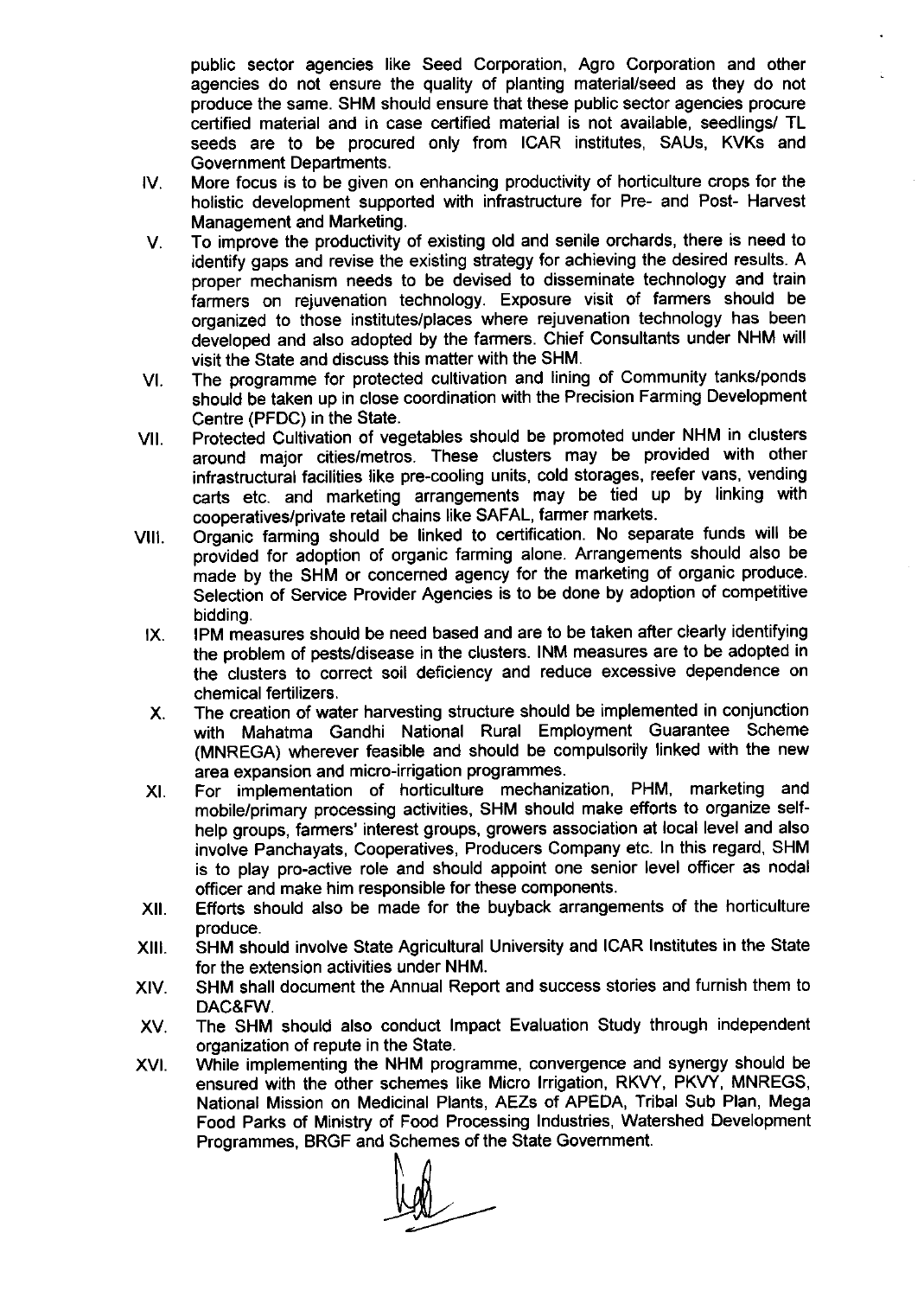- XVII. The Audited Statement of Accounts (ASA) for 2018-19 and Utilization Certificate for 2019-20, if not submitted so far, should be furnished to facilitate release of funds during 2020-21.
- xvilr. According to the provisions of the Fiscal Responsibilities and Budget Management (FRBM) Act, 2003 and Rules thereof, regular feedback from the implementing agencies on the physical and financial progress of the activities is necessary for periodical review.
- XIX. The monthly physical and financial progress may be posted on the website **www.midh.gov.in** by the 5<sup>th</sup> of every month and certified hard copy be furnished to this Department by the  $10^{\text{th}}$  of every month following the month under report.. Status of project based proposals need also to be uploaded on NHM website.
- xx. Expenditure reported in the Utilization Certificate should match with the progress reported in HORTNET/DBT portal and will be used to consider the request from State for release of funds.
- xxt. SHM should ensure that all capacity building programs should be as per Qualification Pack (QP) of ASCI and only needs to be run in ASCI accrediied training lnstitutes. Required entry of achievement needs to be done on skill lndia portal.
- xxil. It may be noted that the release of funds would be subject to the furnishing of requisite information as mentioned above. ln addition to that, a mid-term review would be undertaken at appropriate time.

3. In view of the directions of Department of Expenditure, Government of India, SHM is requested to restrict the expenditure under Mission Management activities to bare minimum and need based only.

4. No purchase of vehicles is permitted from the funds of MIDH.

5. Approval of AAP may be reviewed/revised at any point of time depending upon availability of budgetary resources in view of prevailing situation due to COVID 19.

> ithfully, ปุ ๑<sup>ฦ</sup><br>umar)

(Dhrub Under Secretary to Government of lndia Tel: 011-23382773 midhaap@gmail.com

Encl: as above

Copy to:

1 Tech. Dir. (NIC) for uploading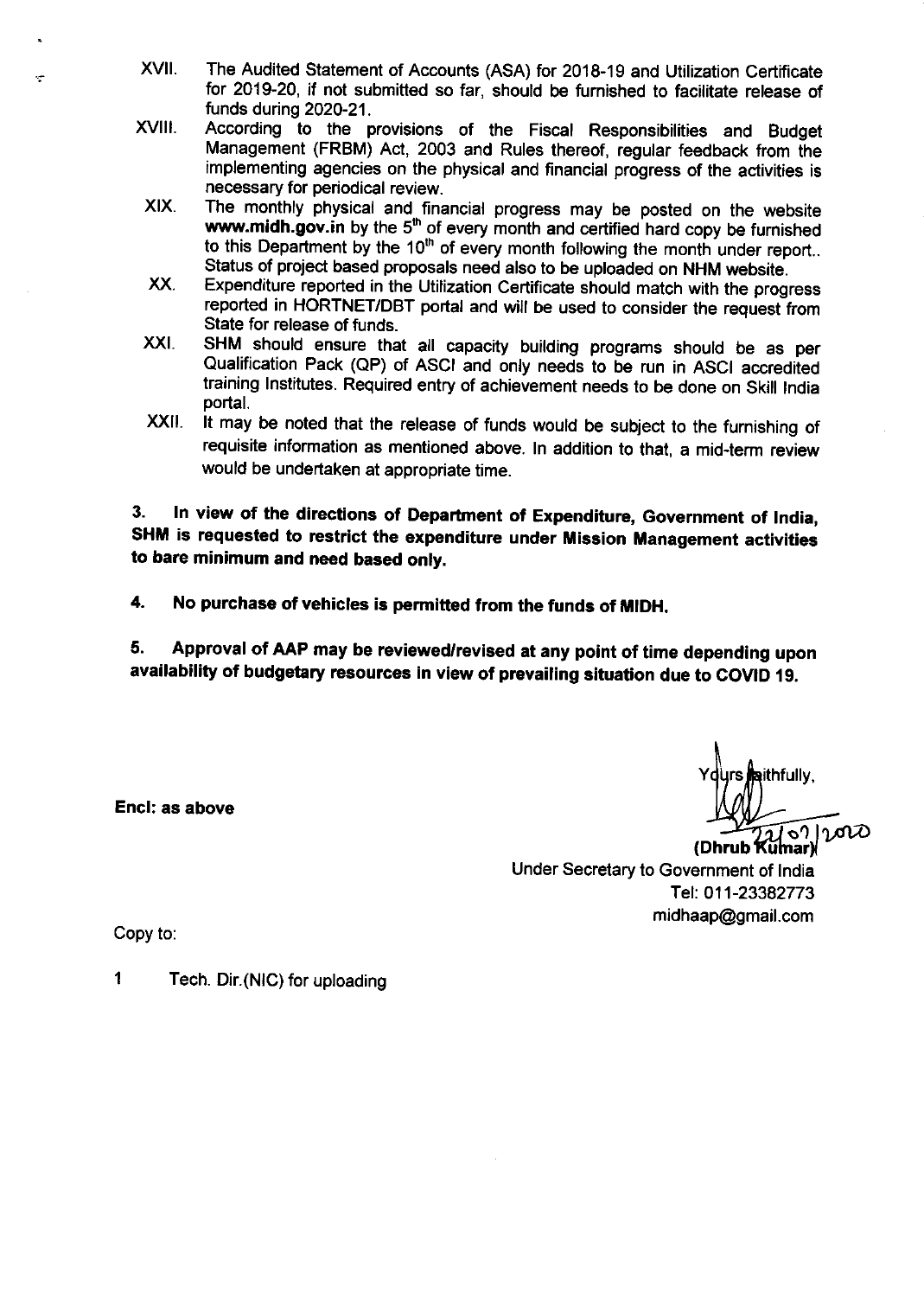|              |                                                                    |                                                                                  | Annual Action Plan of Puducherry, 2020-21                                                                                                                                                                                                                                                                                                                                                                            |                   |                |                   |                |                |
|--------------|--------------------------------------------------------------------|----------------------------------------------------------------------------------|----------------------------------------------------------------------------------------------------------------------------------------------------------------------------------------------------------------------------------------------------------------------------------------------------------------------------------------------------------------------------------------------------------------------|-------------------|----------------|-------------------|----------------|----------------|
|              |                                                                    |                                                                                  | <b>Action Plan 2020-21</b>                                                                                                                                                                                                                                                                                                                                                                                           |                   |                |                   |                | (Rs. in Lakhs) |
|              |                                                                    |                                                                                  |                                                                                                                                                                                                                                                                                                                                                                                                                      |                   | AAP 2020-21    | <b>Spill Over</b> |                |                |
| S.No         | <b>Activity</b>                                                    | Maximum<br>permissible<br>cost                                                   | <b>Pattern of Assistance</b>                                                                                                                                                                                                                                                                                                                                                                                         | <b>Phy Target</b> | Fin.<br>Outlay | <b>Phy Target</b> | Fin.<br>Outlay | <b>Remarks</b> |
| 1.           | $\overline{2}$                                                     | 3                                                                                | 4                                                                                                                                                                                                                                                                                                                                                                                                                    |                   | 6              |                   |                |                |
|              | <b>Plantation Infrastructure and Development</b>                   |                                                                                  |                                                                                                                                                                                                                                                                                                                                                                                                                      |                   |                |                   | 6              |                |
|              | Production of planting material Public Sector                      |                                                                                  |                                                                                                                                                                                                                                                                                                                                                                                                                      |                   |                |                   |                |                |
|              | Small Nursery (1 ha)                                               |                                                                                  |                                                                                                                                                                                                                                                                                                                                                                                                                      |                   |                |                   |                |                |
|              | a) Public Sector                                                   | Rs. 15 lakh/one ha unit                                                          | 100% to public sector and in case of private<br>sector, credit linked back-ended subsidy @ 50%<br>of cost, subject to a maximum of Rs. 7.50<br>lakh/unit, as project based activity. Each<br>nursery will produce a minimum of 25,000<br>numbers of mandated perennial vegetatively<br>propagated fruit plants/tree spices/plantation<br>crops aromatic plants, per year, duly certified for<br><u>lits quality.</u> |                   | 0.00           |                   | 0.00           |                |
|              | Upgrading nursery Infrastructure to meet acceditation norms (4 ha) |                                                                                  |                                                                                                                                                                                                                                                                                                                                                                                                                      |                   |                |                   |                |                |
|              | a) Public Sector                                                   | Up to Rs. 10.00 lakh/nursery of 4 100% of Public Sector<br>lha, on prorata basis |                                                                                                                                                                                                                                                                                                                                                                                                                      |                   | 0.00           |                   | 0.00           |                |
|              | b) Private sector                                                  | ha, on prorata basis                                                             | Up to Rs. 10.00 lakh/nursery of 4 50% of cost to Private sector subject to a<br>maximum of Rs. 5.00 lakh/nursery.                                                                                                                                                                                                                                                                                                    |                   | 0.00           |                   | 0.001          |                |
|              | Sub-total Planting material                                        |                                                                                  |                                                                                                                                                                                                                                                                                                                                                                                                                      | 0.00              | 0.00           | 0.001             | 0.001          |                |
| $\mathbf{2}$ | <b>Establishment of new gardens / Area Expansion</b>               |                                                                                  |                                                                                                                                                                                                                                                                                                                                                                                                                      |                   |                |                   |                |                |
|              |                                                                    |                                                                                  | Fruit crops other than cost intensive crops using normal spacing (For a maximum area of 4 ha per beneficiary)                                                                                                                                                                                                                                                                                                        |                   |                |                   |                |                |
|              | iii) Banana (sucker)                                               |                                                                                  |                                                                                                                                                                                                                                                                                                                                                                                                                      |                   |                |                   |                |                |
|              | a)<br>Integrated<br>with drip irrigation.                          | package Rs. 2.00 lakh/ha                                                         | Maximum of Rs. 0.80 lakh/ha (40% of the cost)<br>for meeting expenditure on planting material, drip<br>irrigation and cost of material for INM/IPM, in 2<br>installments (75:25).                                                                                                                                                                                                                                    |                   | 0.00           |                   | <b>0.00</b>    |                |
|              | b) Without integration                                             | Rs.87,500/ha                                                                     | Maximum of Rs. 0.35 lakh/ha (40% of cost) for<br>meeting the expenditure on planting material and<br>cost of INM/IPM in 2 installments (75:25). For<br>(a) and (b) above, in the case of TSP areas,<br>Andaman & Nicobar and Lakshadweep Islands,<br>assistance will be @ 50% of cost in 2<br>installments.                                                                                                          | 150               | 29.25          | 27.00             | 5.38           |                |
|              | Sub total                                                          |                                                                                  |                                                                                                                                                                                                                                                                                                                                                                                                                      | 150               | 29.25          | 27.00             | 5.38           |                |
|              | Maintenance without Integration                                    |                                                                                  |                                                                                                                                                                                                                                                                                                                                                                                                                      |                   |                |                   |                |                |
|              | 1st Year                                                           |                                                                                  |                                                                                                                                                                                                                                                                                                                                                                                                                      | 120               | 7.80           | 53                | 3.50           |                |
|              | Sub total maintainance                                             |                                                                                  |                                                                                                                                                                                                                                                                                                                                                                                                                      | 120               | 7.80           | 53                | 3.50           |                |
|              | v) Banana (TC)                                                     |                                                                                  |                                                                                                                                                                                                                                                                                                                                                                                                                      |                   |                |                   |                |                |
|              | a) Integrated package with drip<br>irrigation.                     | Rs. 3.00 lakh/ha                                                                 | Maximum of Rs. 1.20 lakh/ha (40 % of cost) for<br>meeting the expenditure on planting material and<br>cost of material for drip system, INM/IPM etc., in<br>2 installments (75:25).                                                                                                                                                                                                                                  |                   | 0.00           |                   | 0.00           |                |

 $\rightarrow$ 

 $\mathbf{r} = \left( \begin{array}{cc} 0 & 0 \\ 0 & 0 \end{array} \right)$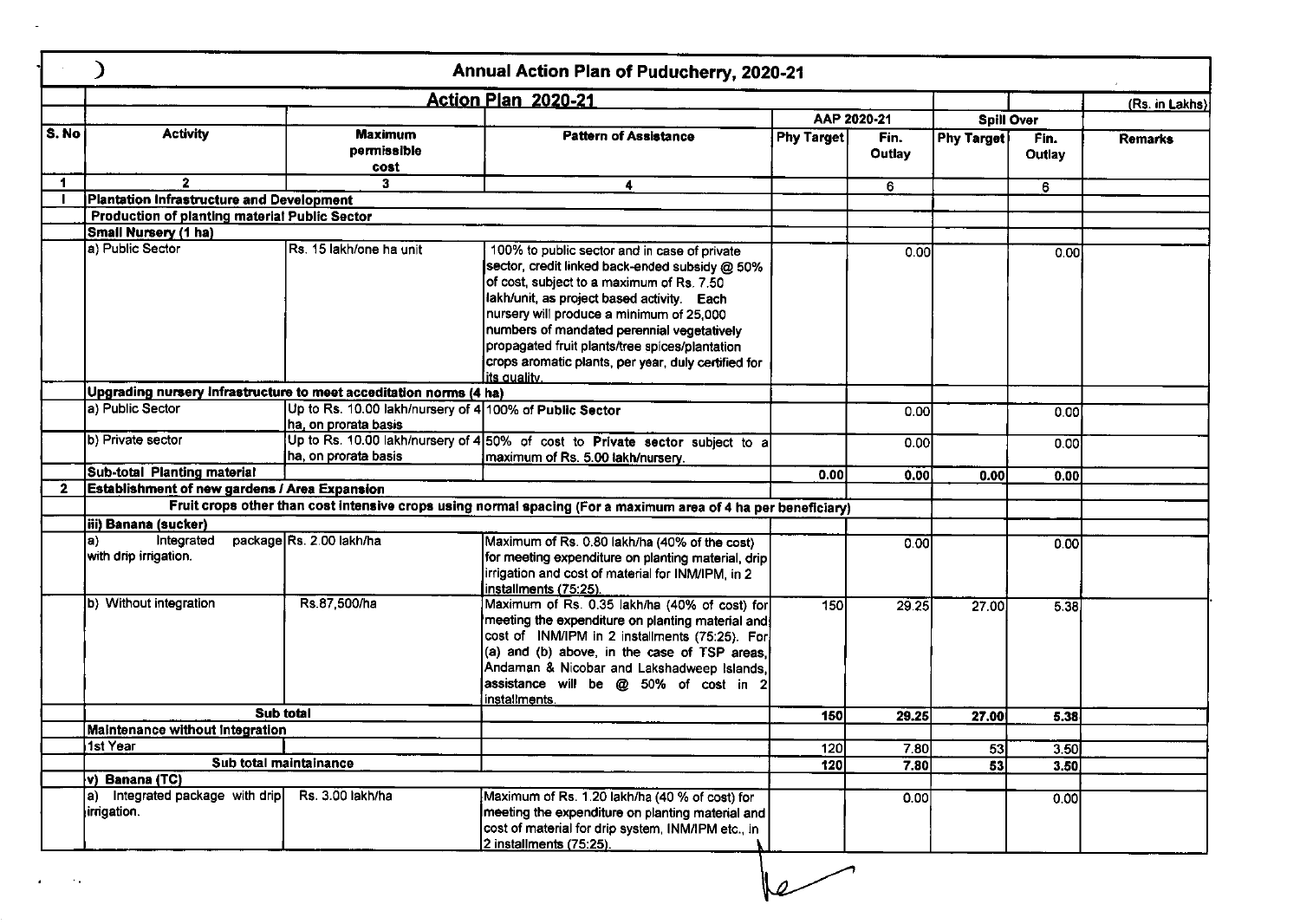| b) Without integration                                                             | Rs. 1.25 lakh/ha.      | Max. of Rs. 0.50 lakh per ha, (40% of cost) for<br>meeting the expenditure on planting material and                                          | 5                       | 1.54 |    | 0.00              |  |
|------------------------------------------------------------------------------------|------------------------|----------------------------------------------------------------------------------------------------------------------------------------------|-------------------------|------|----|-------------------|--|
|                                                                                    |                        | cost of INM/IPM in 2 installments (75:25).<br>For (a) and (b) above, in the case of TSP areas,<br>Andaman & Nicobar and Lakshadweep Islands, |                         |      |    |                   |  |
|                                                                                    |                        | assistance will be @ 50% of cost in 2<br>installments (75:25).                                                                               |                         |      |    |                   |  |
|                                                                                    | Sub total              |                                                                                                                                              | 51                      | 1.54 | ol | 0.00              |  |
| <b>Maintenance without Integration</b>                                             |                        |                                                                                                                                              |                         |      |    |                   |  |
| 1st Year                                                                           |                        |                                                                                                                                              | 51                      | 0.52 |    | 0.00              |  |
|                                                                                    | Sub total maintainance |                                                                                                                                              | 5.00                    | 0.52 |    | 0.00              |  |
| vii) Papaya                                                                        |                        |                                                                                                                                              |                         |      |    |                   |  |
| a) Integrated package with drip                                                    | Rs. 2.00 lakh/ha.      | Maximum of Rs. 0.80 lakh/ha (40% of the cost)                                                                                                |                         | 0.00 |    | 0.00              |  |
| irrigation.                                                                        |                        | for meeting expenditure on planting material, drip                                                                                           |                         |      |    |                   |  |
|                                                                                    |                        | irrigation and cost of material for INM/IPM, in 2                                                                                            |                         |      |    |                   |  |
|                                                                                    |                        | installments (75:25).<br>Maximum of Rs. 0.30 lakh/ha (50 % of cost) for                                                                      | 4.0                     | 0.90 |    | 0.00              |  |
| b) Without integration                                                             | Rs. 60,000/ha          | meeting the expenditure on planting material and                                                                                             |                         |      |    |                   |  |
|                                                                                    |                        | cost of INM/IPM in 2 installments (75:25).                                                                                                   |                         |      |    |                   |  |
|                                                                                    |                        |                                                                                                                                              |                         |      |    |                   |  |
|                                                                                    |                        | For (a) and (b) above, in the case of NE and                                                                                                 |                         |      |    |                   |  |
|                                                                                    |                        | Himalayan States, TSP areas, Andaman &                                                                                                       |                         |      |    |                   |  |
|                                                                                    |                        | Nicobar and Lakshadweep Islands, assistance                                                                                                  |                         |      |    |                   |  |
|                                                                                    |                        | will be @ 50% of cost in 2 installments (75:25).                                                                                             |                         |      |    |                   |  |
|                                                                                    | Sub total              |                                                                                                                                              | 41                      | 0.90 | οI | 0.00              |  |
| Maintenance without Integration                                                    |                        |                                                                                                                                              |                         |      |    | 0.00              |  |
| 1st Year                                                                           |                        |                                                                                                                                              |                         | 0.15 |    |                   |  |
|                                                                                    | Sub total maintainance |                                                                                                                                              |                         | 0.15 | Οl | 0.00              |  |
| (ix) High density planting (mango, guava, litchi, pomegranate, apple, citrus etc). |                        |                                                                                                                                              |                         |      |    |                   |  |
| [a) Integrated package with drip Rs. 1.50 lakh /ha                                 |                        | Maximum of Rs. 0.60 lakh per ha. (40% of cost)                                                                                               |                         | 0.00 |    | 0.00              |  |
| <i>irrigation</i>                                                                  |                        | for meeting the expenditure on planting material,                                                                                            |                         |      |    |                   |  |
|                                                                                    |                        | cost of drip system, INM/IPM, canopy                                                                                                         |                         |      |    |                   |  |
|                                                                                    |                        | management etc., in 3 installments of 60:20:20                                                                                               |                         |      |    |                   |  |
|                                                                                    |                        | subject to survival rate of 75% in 2nd year and<br>90% in 3 <sup>rd</sup> year).                                                             |                         |      |    |                   |  |
|                                                                                    |                        | Maximum of Rs. 0.40 lakh/ha (40% of the cost)                                                                                                | 3.0                     | 0.72 |    | 0.00              |  |
| b) Without Integration.                                                            | Rs. 1.00 lakh/ha.      | for meeting the expenditure on planting material                                                                                             |                         |      |    |                   |  |
|                                                                                    |                        | and cost of INM/IPM in 3 installments                                                                                                        |                         |      |    |                   |  |
|                                                                                    |                        | $(60:20:20)$ .                                                                                                                               |                         |      |    |                   |  |
|                                                                                    |                        | For (a) and (b) above, in the case of TSP areas,                                                                                             |                         |      |    |                   |  |
|                                                                                    |                        | Andaman & Nicobar and Lakshadweep Islands,                                                                                                   |                         |      |    |                   |  |
|                                                                                    |                        | assistance will be @ 50% of cost in 3                                                                                                        |                         |      |    |                   |  |
|                                                                                    |                        | installments of 60:20:20 subject to survival rate                                                                                            |                         |      |    |                   |  |
|                                                                                    |                        | of 75% in 2nd year and 90% in 3rd year)                                                                                                      |                         |      |    |                   |  |
|                                                                                    | Sub total              |                                                                                                                                              | $\overline{\mathbf{3}}$ | 0.72 | 0l | 0.00              |  |
| Maintenance without Integration                                                    |                        |                                                                                                                                              |                         |      |    |                   |  |
| 1st Year                                                                           |                        |                                                                                                                                              |                         |      |    |                   |  |
|                                                                                    |                        |                                                                                                                                              |                         | 0.00 |    | $\overline{0.00}$ |  |

 $\sigma_{\rm{max}}$ 

 $\omega_{\rm{max}}$ 

 $\bullet$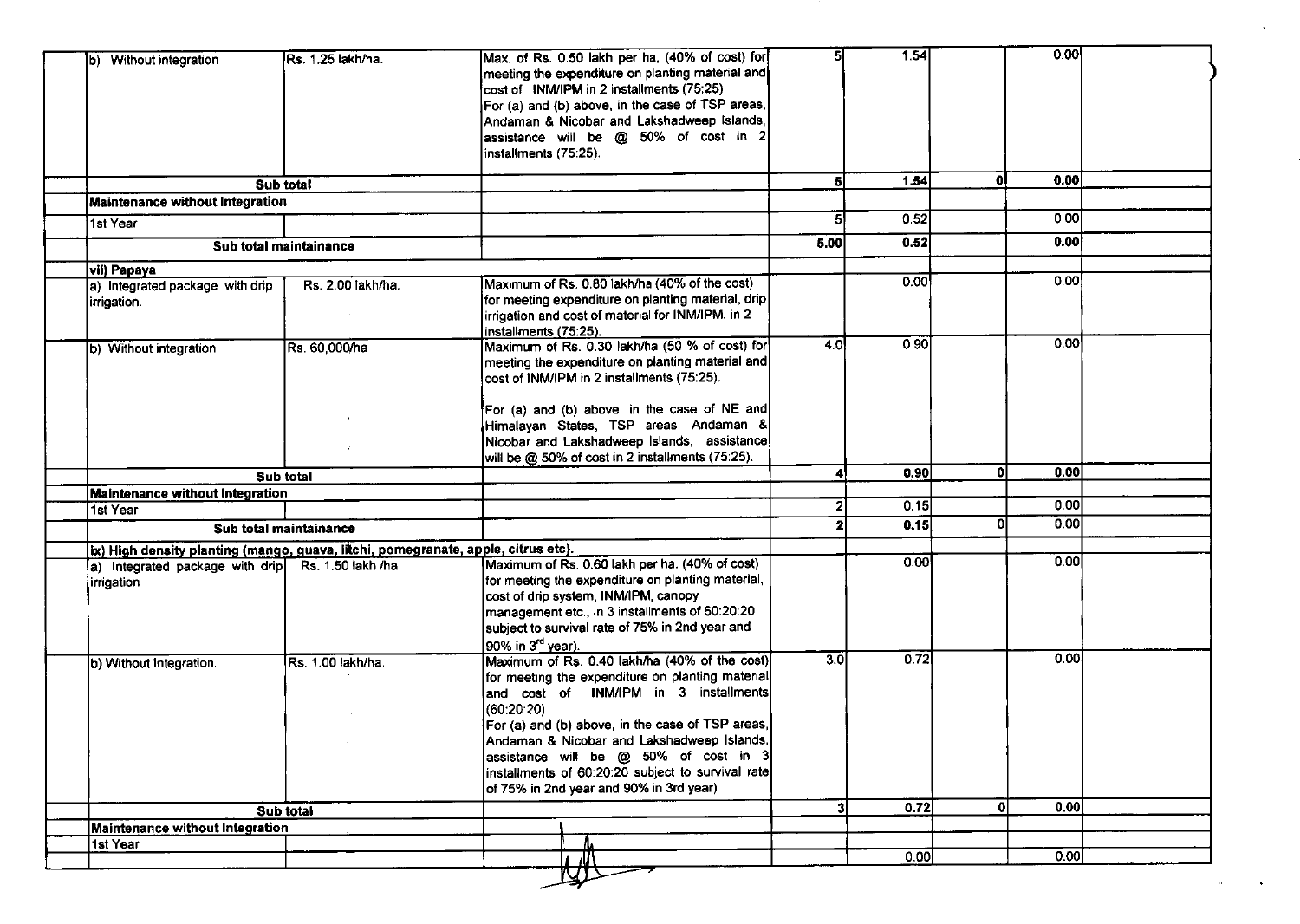|   | 20d Year                                                             |                                                      |                                                                                                                                                                                                                                                                                                                                             |                   |       |                   |       |  |
|---|----------------------------------------------------------------------|------------------------------------------------------|---------------------------------------------------------------------------------------------------------------------------------------------------------------------------------------------------------------------------------------------------------------------------------------------------------------------------------------------|-------------------|-------|-------------------|-------|--|
|   |                                                                      |                                                      |                                                                                                                                                                                                                                                                                                                                             |                   | 0.00  |                   | 0.00  |  |
|   |                                                                      | Sub total maintainance                               |                                                                                                                                                                                                                                                                                                                                             | 0.00              | 0.00  | 0.00              | 0.00  |  |
|   | (b) Fruit crops other than cost intensive crops using normal spacing |                                                      |                                                                                                                                                                                                                                                                                                                                             |                   |       |                   |       |  |
|   | a) Integrated package with drip<br>irrigation                        | Rs. 1.00 lakh/ha                                     | Maximum of Rs. 0.40 lakh/ ha. (40% of cost) for<br>meeting the expenditure on planting material,<br>cost of drip system, INM/IPM, canopy<br>management etc in 3 installments of 60:20:20<br>subject to survival rate of 75% in 2nd year & 90%<br>in 3rd year for perennial crops and for non<br>perennial crops in 2 installments of 75:25. |                   | 0.00  |                   | 0.00  |  |
|   | b) Without Integration                                               | Rs. 60,000/ha                                        | Maximum of Rs. 0.30 lakh/ha (50 % of cost) for<br>meeting the expenditure on planting material and<br>cost of INM/IPM in 3 installments of 60:20:20.                                                                                                                                                                                        |                   |       |                   | 0.00  |  |
|   | Guava                                                                |                                                      |                                                                                                                                                                                                                                                                                                                                             | 12.00             | 1.38  |                   |       |  |
|   | Mango                                                                |                                                      |                                                                                                                                                                                                                                                                                                                                             | 4.00              | 0.31  |                   | 0.00  |  |
|   | Lemon                                                                |                                                      |                                                                                                                                                                                                                                                                                                                                             | 2,00              | 0.34  |                   | 0.00  |  |
|   | <b>Sapota</b>                                                        |                                                      |                                                                                                                                                                                                                                                                                                                                             | 1.00 <sub>l</sub> | 0.14  |                   |       |  |
|   | Pomegranate                                                          |                                                      |                                                                                                                                                                                                                                                                                                                                             | 1,00              | 0.16  |                   |       |  |
|   | Fig                                                                  |                                                      |                                                                                                                                                                                                                                                                                                                                             | 4.00I             | 0.65  |                   |       |  |
|   | Sub total                                                            |                                                      |                                                                                                                                                                                                                                                                                                                                             | 24.00             | 2.98  | 0.00 <sub>l</sub> | 0.00  |  |
|   | <b>Maintenance without Integration</b>                               |                                                      |                                                                                                                                                                                                                                                                                                                                             |                   |       |                   |       |  |
|   | I Year                                                               |                                                      |                                                                                                                                                                                                                                                                                                                                             | 25.00             | 1.50  |                   |       |  |
|   | Il Year                                                              |                                                      |                                                                                                                                                                                                                                                                                                                                             | 10.00             | 0.60  |                   | 0.00  |  |
|   | Sub total maintainance                                               |                                                      |                                                                                                                                                                                                                                                                                                                                             | 35.00             | 2.10  | 0.00              | 0.00  |  |
|   |                                                                      | Vegetable (For maximum area of 2 ha per beneficiary) |                                                                                                                                                                                                                                                                                                                                             |                   |       |                   |       |  |
|   | <b>Hybrid</b>                                                        | Rs.50,000/ha                                         | 40% of cost in general areas                                                                                                                                                                                                                                                                                                                | 200.00            | 40.00 | 60.00             | 12.00 |  |
|   | Sub-total                                                            |                                                      |                                                                                                                                                                                                                                                                                                                                             | 200.00            | 40.00 | 60.00             | 12.00 |  |
| 3 | Flowers (For a maximum of 2 ha per beneficiary)                      |                                                      |                                                                                                                                                                                                                                                                                                                                             |                   |       |                   |       |  |
|   | <b>Cut flowers</b>                                                   |                                                      |                                                                                                                                                                                                                                                                                                                                             |                   |       |                   |       |  |
|   | <b>Small &amp; Marginal Farmers</b>                                  | Rs. 1.00 lakh/ha                                     | 40% of cost                                                                                                                                                                                                                                                                                                                                 |                   | 0.00  |                   | 0.00  |  |
|   | Other farmers                                                        | do                                                   | 25% of the cost                                                                                                                                                                                                                                                                                                                             |                   |       |                   | 0.00  |  |
|   | <b>Bulbulous flowers</b>                                             |                                                      |                                                                                                                                                                                                                                                                                                                                             |                   |       |                   |       |  |
|   | <b>Small &amp; Marginal Farmers</b>                                  | Rs. 1.50 lakh/ha                                     | 40 % of the cost                                                                                                                                                                                                                                                                                                                            | 7.0               | 4.20  | 5.00              | 2.35  |  |
|   | Other farmers                                                        | do                                                   | 25% of cost                                                                                                                                                                                                                                                                                                                                 | 30                | 1.13  |                   | 0.00  |  |
|   | <b>Loose Flowers</b>                                                 |                                                      |                                                                                                                                                                                                                                                                                                                                             |                   |       |                   |       |  |
|   | <b>Small &amp; Marginal Farmers</b>                                  | Rs. 40,000/ha                                        | 40% of cost                                                                                                                                                                                                                                                                                                                                 | 30.0              | 4.80  | 5.00              | 0.80  |  |
|   | Other farmers                                                        | do                                                   | 25% of cost                                                                                                                                                                                                                                                                                                                                 | 5.0               | 0.50  |                   | 0.001 |  |
|   | <b>Sub-total flowers</b>                                             |                                                      |                                                                                                                                                                                                                                                                                                                                             | 45.0              | 10.63 | 10.00             | 3.15  |  |
| 4 | Spices (For a maximum area of 4 ha per beneficiary)                  |                                                      |                                                                                                                                                                                                                                                                                                                                             |                   |       |                   |       |  |
|   |                                                                      |                                                      |                                                                                                                                                                                                                                                                                                                                             |                   |       |                   |       |  |
|   | Seed spice and Rhizomatic<br>spices                                  | Rs.30,000/ha                                         | Maximum of Rs. 12,000/- per ha. (40% of cost)<br>for meeting the expenditure on planting material<br>and cost of material for INM/IPM etc).                                                                                                                                                                                                 | 5                 | 0.60  | 1.00              | 0.120 |  |

 $\underline{\hspace{1cm}}$ 

 $\sim$   $\sim$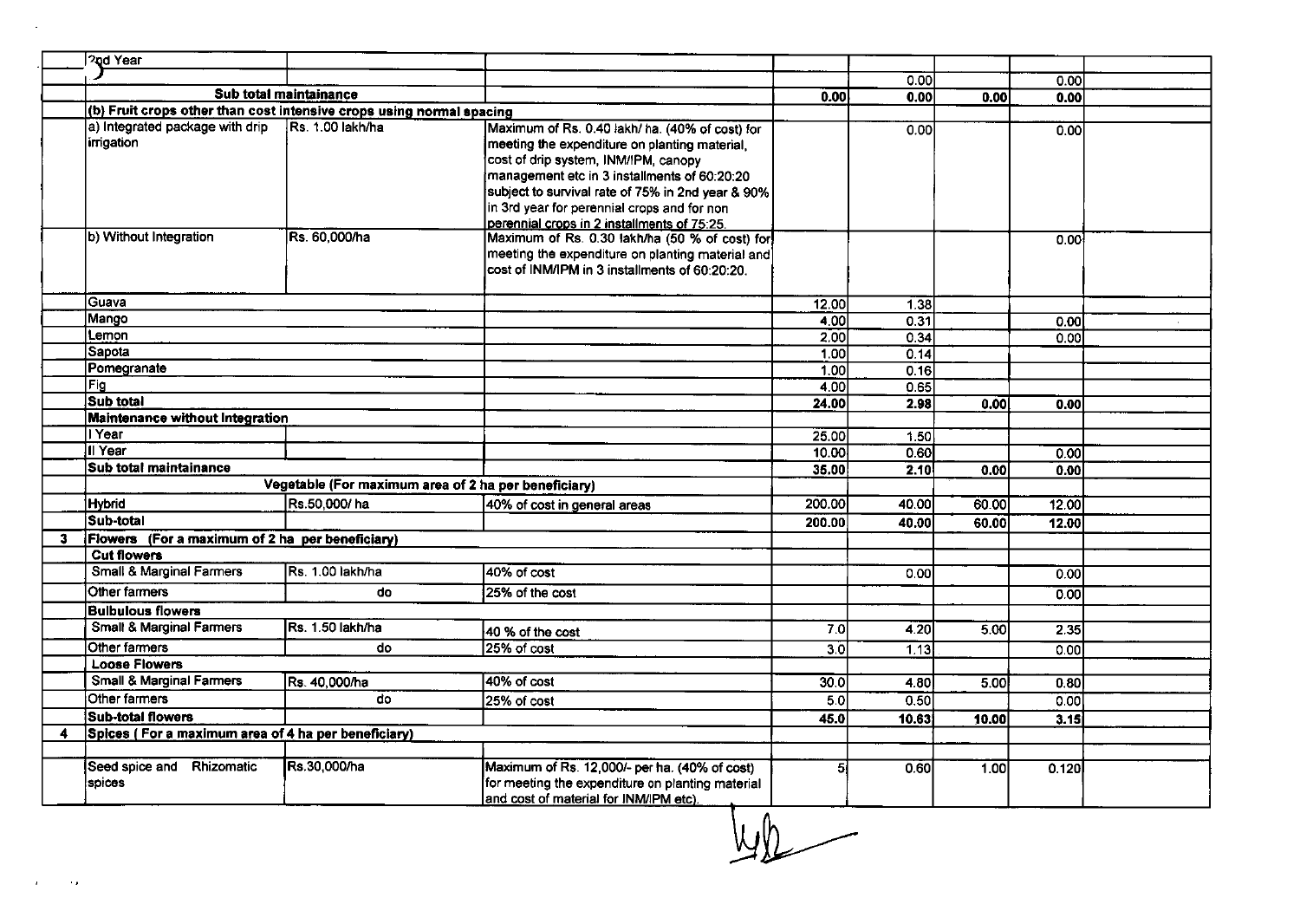| <b>Perennial spices</b><br>(black pepper)                                                | Rs. 50,000/ha         | Maximum of Rs. 20,000/- per ha (@40% of cost)<br>for meeting the expenditure on planting material |        | 0.00  |       | 0.00  |                        |
|------------------------------------------------------------------------------------------|-----------------------|---------------------------------------------------------------------------------------------------|--------|-------|-------|-------|------------------------|
|                                                                                          |                       | and cost of material for INM/IPM etc.                                                             |        |       |       |       |                        |
|                                                                                          |                       |                                                                                                   |        |       |       |       |                        |
|                                                                                          |                       | For (i) and (ii) above, in the case of TSP areas,                                                 |        |       |       |       |                        |
|                                                                                          |                       | Andaman and Lakshadweep Islands, assistance                                                       |        |       |       |       |                        |
|                                                                                          |                       | will be @ 50% of cost.                                                                            | 51     | 0.60  | 1.00  | 0.12  |                        |
| <b>Sub-total spices</b><br>Plantation crops (For a maximum area of 4 ha per beneficiary) |                       |                                                                                                   |        |       |       |       |                        |
| Cashew                                                                                   |                       |                                                                                                   |        |       |       |       |                        |
| a) Integrated package with drip                                                          | Rs. 1.00 lakh/ha      | Rs. 0.40 lakh per ha (40% of cost) for meeting                                                    |        | 0.001 |       | 0.001 |                        |
| irrigation                                                                               |                       | the expenditure on planting material and cost of                                                  |        |       |       |       |                        |
|                                                                                          |                       | material for drip system, INM/IPM etc) in 3                                                       |        |       |       |       |                        |
|                                                                                          |                       | installments of 60:20:20 subject to survival rate                                                 |        |       |       |       |                        |
|                                                                                          |                       | of 50% in second year and 90% in third year.                                                      |        |       |       |       |                        |
| b) Without integration                                                                   | Rs. 50,000/ha         | Rs.0.20 lakh per ha (40 % of cost) for                                                            |        | 1.00  |       | 0.00  |                        |
|                                                                                          |                       | meeting the expenditure on planting material and                                                  |        |       |       |       |                        |
|                                                                                          |                       | cost of material for INM/IPM in 3 installments of                                                 |        |       |       |       |                        |
|                                                                                          |                       | 60:20:20 subject to survival rate of 75% in                                                       |        |       |       |       |                        |
|                                                                                          |                       | second year and 90% in third year for a                                                           |        |       |       |       |                        |
|                                                                                          |                       | maximum area of 4 ha per beneficiary.                                                             |        |       |       |       |                        |
|                                                                                          |                       | For (a) and (b) above, in the case of TSP areas,                                                  |        |       |       |       |                        |
|                                                                                          |                       | Andaman & Nicobar and Lakshadweep Islands                                                         |        |       |       |       |                        |
|                                                                                          |                       | assistance will be @ 50% of cost in 3                                                             |        |       |       |       |                        |
|                                                                                          |                       | installments.                                                                                     |        |       |       |       |                        |
| Sub-total                                                                                |                       |                                                                                                   | 7      | 1.00  | ΩI    | 0.00  |                        |
| <b>Grand Total Area Expansion</b>                                                        |                       |                                                                                                   | 443.00 | 87.62 | 98.00 | 20.65 |                        |
| <b>Grand Total Area Expansion maintenance</b>                                            |                       |                                                                                                   | 162.00 | 10.57 | 53.00 | 3.50  |                        |
| <b>Mushrooms</b>                                                                         |                       |                                                                                                   |        |       |       |       |                        |
| <b>Production unit</b>                                                                   |                       |                                                                                                   |        |       |       |       |                        |
| Public Sector                                                                            | IRs. 20.00 lakh/ unit | 100% of the cost.                                                                                 | 1.0    | 2.00  |       | 0.00  |                        |
| <b>Private Sector</b>                                                                    | Rs. 20.00 lakh/ unit  | 40% of cost for private sector, for meeting the                                                   | 7.0    | 12.00 | 1.01  | 8.00  |                        |
|                                                                                          |                       | expenditure on infrastructure, as credit linked                                                   |        |       |       |       |                        |
|                                                                                          |                       | back ended subsidy.                                                                               |        |       |       |       |                        |
| Spawn making unit                                                                        |                       |                                                                                                   |        | 0.001 |       | 0.00  |                        |
| Public Sector                                                                            | Rs. 15 lakh/ unit     | 100% of the cost.                                                                                 |        |       |       |       |                        |
| Private Sector                                                                           | Rs. 15 lakh/ unit     | 40% of cost for private sector, for meeting the                                                   | 3.0    | 4.50  | 1.0   | 6.00  |                        |
|                                                                                          |                       | expenditure on infrastructure, as credit linked                                                   |        |       |       |       |                        |
|                                                                                          |                       | back ended subsidy.                                                                               |        |       |       |       |                        |
| Compost making unit                                                                      |                       |                                                                                                   |        |       |       |       |                        |
| <b>Public Sector</b>                                                                     | Rs. 20.00 lakh/ unit  | 100% of the cost.                                                                                 |        | 0.00  |       | 0.001 |                        |
| <b>Private Sector</b>                                                                    | Rs. 20.00 lakh/ unit  | 40% of cost for private sector, for meeting the                                                   |        | 0.00  |       | 0.00  |                        |
|                                                                                          |                       | expenditure on infrastructure, as credit linked                                                   |        |       |       |       |                        |
|                                                                                          |                       | back ended subsidy.                                                                               |        |       |       |       |                        |
| Sub-total mushrooms                                                                      |                       |                                                                                                   | 11.00  | 18.50 | 2.00  | 14.00 |                        |
| Rejuvenation/replacement of                                                              | Rs. 40,000/ha         | 50% of the total cost subject to a maximum of                                                     | 38.00  | 7.60  |       |       | 0.00 To be implemented |
| senile plantation including                                                              |                       | Rs. 20,000/ha limited to two ha per beneficiary.                                                  |        |       |       |       | as per guidelines      |
| Canopy management. Mango                                                                 |                       |                                                                                                   |        |       |       |       | circulated             |
|                                                                                          |                       |                                                                                                   | 38     | 7.60  | οI    | 0.00  |                        |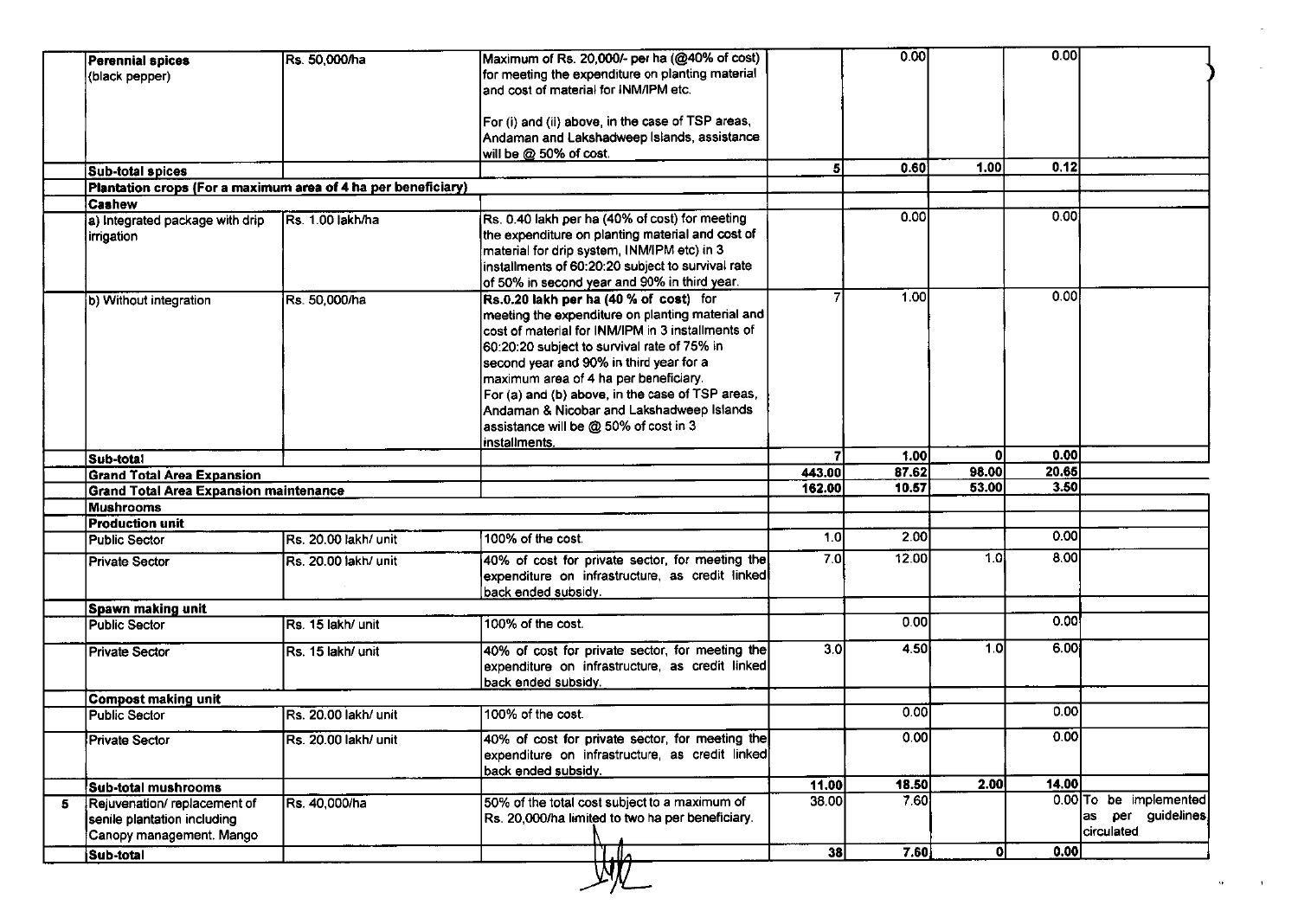|                                                                                               |                                       | Water harvesting system for individuals- for storage of water in 20mx20mx3m                 |                                                                                                                                                                                                                                                                                      |                 |       |                 |                  |  |
|-----------------------------------------------------------------------------------------------|---------------------------------------|---------------------------------------------------------------------------------------------|--------------------------------------------------------------------------------------------------------------------------------------------------------------------------------------------------------------------------------------------------------------------------------------|-----------------|-------|-----------------|------------------|--|
| Plain areas                                                                                   |                                       | and                                                                                         | Rs. 1.50 lakh/unit in plain areas 50% of cost. Maintenance to be ensured by the<br>beneficiary.                                                                                                                                                                                      | 10I             | 75    |                 | 0.0 <sub>l</sub> |  |
| Hilly areas.                                                                                  |                                       | Rs. 1.80 lakh/unit in hilly areas                                                           | 50% of cost. Maintenance to be ensured by the<br>beneficiary.                                                                                                                                                                                                                        |                 | 0.00  |                 | 0.00             |  |
| Sub-total                                                                                     |                                       |                                                                                             |                                                                                                                                                                                                                                                                                      | 10 <sup>1</sup> | 7.50  | 0               | 0.00             |  |
|                                                                                               |                                       | <b>Protected cultivation</b>                                                                |                                                                                                                                                                                                                                                                                      |                 |       |                 |                  |  |
|                                                                                               | (b) Naturally ventilated system       |                                                                                             |                                                                                                                                                                                                                                                                                      |                 |       |                 |                  |  |
| (i) Tubular structure                                                                         |                                       | Rs.1060/Sq.m                                                                                | 50% of the cost limited to 4000 Sq.m per<br>beneficiary.                                                                                                                                                                                                                             |                 |       |                 | 0.00             |  |
| Hilly areas.                                                                                  |                                       | Rs.1290/Sq.m                                                                                | do                                                                                                                                                                                                                                                                                   |                 | 0.00  |                 | 0.00             |  |
| (i) Tubular structure                                                                         |                                       | Rs. 935/Sq.m (>500 Sq. m up to<br>$1008$ Sq. m)                                             | 50% of the cost limited to 4000 Sq.m per<br>beneficiary.                                                                                                                                                                                                                             | 0.20            | 9.35  |                 | 0.00             |  |
| c) Plastic Mulching                                                                           |                                       |                                                                                             |                                                                                                                                                                                                                                                                                      |                 |       |                 |                  |  |
| <b>Plastic Mulching</b>                                                                       |                                       | Rs. 32,000/ha                                                                               | 50% of the total cost limited to 2 ha per<br>beneficiary.                                                                                                                                                                                                                            | 20.00           | 3.20  | 15.00           | 2.50             |  |
| <b>Plastic Mulching</b>                                                                       |                                       | Rs. 36,800/ha for hilly areas                                                               | 50% of the total cost limited to 2 ha per<br>beneficiary.                                                                                                                                                                                                                            |                 | 0.001 |                 | 0.00             |  |
| d) Shade Net House                                                                            |                                       |                                                                                             |                                                                                                                                                                                                                                                                                      |                 |       |                 |                  |  |
| i) Tubular structure                                                                          |                                       | Rs. 710/Sq.m                                                                                | 50% of cost limited to 4000 Sq.m per<br>beneficiary.                                                                                                                                                                                                                                 | 0.30            | 10.65 |                 | 0.00             |  |
| i) Cost of planting material &<br>cultivation of Rose and lilum<br>under poly house/shade net |                                       | Rs. 426/Sq.m                                                                                | 50% of cost limited to 4000 Sq. m per<br>beneficiary.                                                                                                                                                                                                                                |                 |       |                 | 0.00             |  |
| house                                                                                         | Sub-total protected cultivation       |                                                                                             |                                                                                                                                                                                                                                                                                      | 20.50           | 23.20 | 15.00           | 2.50             |  |
|                                                                                               |                                       | Promotion of Integrated Nutrient Management - Integrated pest Management                    |                                                                                                                                                                                                                                                                                      |                 |       |                 |                  |  |
| Promotion of IPM/INM                                                                          |                                       | Rs. 4000/ha                                                                                 | 30% of cost subject to a maximum of Rs 1200/ha<br>limited to 4.00 ha/ beneficiary.                                                                                                                                                                                                   | 80 l            | 0.96  |                 |                  |  |
|                                                                                               |                                       | Sub-Total Promotion of Integrated Management                                                |                                                                                                                                                                                                                                                                                      | 80              | 0.96  |                 |                  |  |
| Organic Farming                                                                               |                                       |                                                                                             |                                                                                                                                                                                                                                                                                      |                 |       |                 |                  |  |
| Adoption of organic farming                                                                   |                                       | Rs. 20000/ha                                                                                | <b>I</b> 50% of cost limited to Rs.10000/ha for a<br>maximum area of 4 ha. per beneficiary, spread<br>over a period of 3 years involving an assistance<br>of Rs.4000/- in first year and Rs.3000/- each in<br>second & third year. The programme to be<br>linked with certification. |                 | 0.00  |                 | 0.00             |  |
| Vermicompost units/Organic<br>input production                                                |                                       | Rs. 100000/ unit for permanent<br>structure and Rs. 16000/unit for<br><b>HDPE Vermibede</b> | 50% of cost conforming to the size of the unit of<br>30'x8'x2.5' dimension of permanent structure to<br>be administered on pro-rata basis. 50% of cost<br>conforming to the size of 96 cft (12'x4'x2') and IS<br>15907:2010 to be administered on pro-rata<br><u>basis.</u>          | 35 <sub>l</sub> | 13.30 | 20 <sub>l</sub> | <b>5.80</b>      |  |
|                                                                                               | <b>Sub-Total of Organic Farming</b>   |                                                                                             |                                                                                                                                                                                                                                                                                      | 35.00           | 13.30 | 20.00           | 5.80             |  |
|                                                                                               | Centre of Excellence for Horticulture |                                                                                             |                                                                                                                                                                                                                                                                                      |                 |       |                 |                  |  |
| Centre of Excellence for<br><b>Horticulture</b>                                               |                                       | Rs. 1000 lakh/ centre                                                                       |                                                                                                                                                                                                                                                                                      |                 |       |                 |                  |  |
|                                                                                               |                                       | <b>Sub-Total of Centre of Excellence</b>                                                    |                                                                                                                                                                                                                                                                                      | ΩI              | 0.00  |                 |                  |  |
|                                                                                               |                                       |                                                                                             |                                                                                                                                                                                                                                                                                      |                 |       |                 |                  |  |

 $\ddot{\phantom{a}}$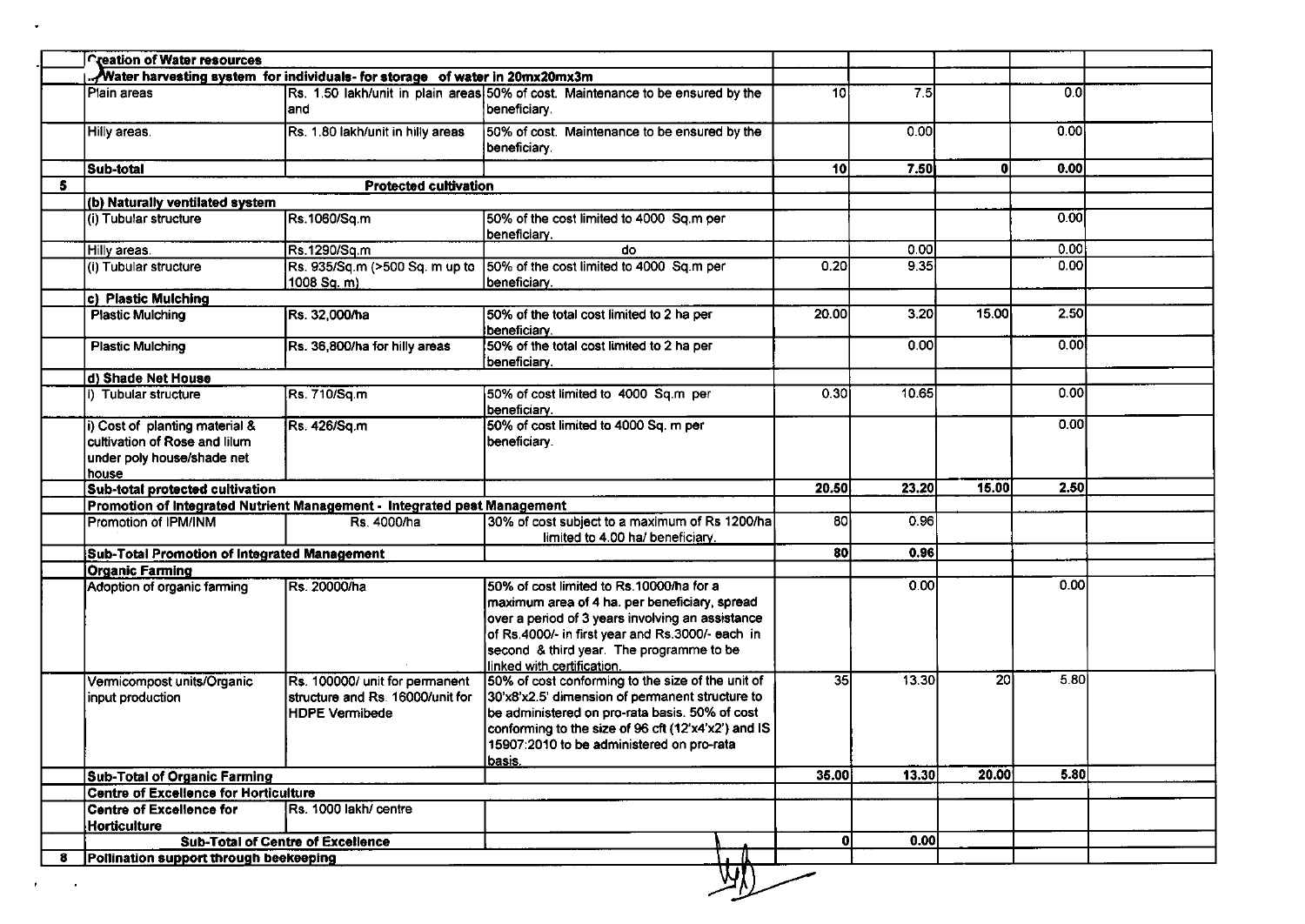| Honey bee colony                                                                                   | Rs.2000/colony of 8 frames  | 40% of cost limited to 50 colonies / beneficiary.                                                                                                                                                                                     | 450       | 3.60  |      | 0.00 |                            |
|----------------------------------------------------------------------------------------------------|-----------------------------|---------------------------------------------------------------------------------------------------------------------------------------------------------------------------------------------------------------------------------------|-----------|-------|------|------|----------------------------|
| <b>Hives</b>                                                                                       | Rs 2000/ per hive.          | 40% of cost limited to 50 colonies / beneficiary.                                                                                                                                                                                     | 450       | 3.60  |      | 0.00 |                            |
| Equipment including honey<br>extractor (4 frame), food grade<br>container (30 kg), net, etc.       | Rs 20,000/set               | 40% of the cost limited to one set per beneficiary.                                                                                                                                                                                   | 40        | 3.20  |      | 0.00 |                            |
| Sub-total                                                                                          |                             |                                                                                                                                                                                                                                       | 940       | 10.40 | 0.00 | 0.00 |                            |
| Horticulture Mechanization                                                                         |                             |                                                                                                                                                                                                                                       |           |       |      |      |                            |
| (v) PP Equipment                                                                                   |                             |                                                                                                                                                                                                                                       |           |       |      |      |                            |
| Power Knapsack sprayer/power<br>operated Taiwan sprayer (8-12 Its<br>Capcity)                      |                             |                                                                                                                                                                                                                                       |           |       |      |      |                            |
| a) General                                                                                         | 0.062 lakh per unit         | Subject to a maximum of Rs. 0.025 lakh/unit for<br>general category farmers, and in the case if SC,<br>ST, Small & Marginal farmers, women farmers<br>and beneficiaries in NE states, subject of a<br>maximum of Rs. 0.031 lakh/unit. |           | 0.00  | 21   | 0.63 |                            |
| b) SC/ST etc                                                                                       | 0.062 lakh per unit         | Subject to a maximum of Rs. 0.025 lakh/unit for<br>general category farmers, and in the case if SC,<br>ST, Small & Marginal farmers, women farmers<br>and beneficiaries in NE states, subject of a<br>maximum of Rs. 0.031 lakh/unit. |           | 0.00  | 16   | 0.62 |                            |
| Power Knapsack sprayer/power                                                                       |                             |                                                                                                                                                                                                                                       |           |       |      |      |                            |
| operated Taiwan sprayer (12-16)<br>Its Capcity)                                                    |                             |                                                                                                                                                                                                                                       |           |       |      |      |                            |
| a) General                                                                                         | 0.062 lakh per unit         | Subject to a maximum of Rs.0.03 lakh/unit for<br>general category farmers, and in the case if SC,<br>ST, Small & Marginal farmers, women farmers<br>and beneficiaries in NE states, subject of a<br>maximum of Rs. 0.038 lakh/unit    | 100       | 3.00  |      | 0.00 |                            |
| b) SC/ST etc                                                                                       | 0.062 lakh per unit         | Subject to a maximum of Rs.0.03 lakh/unit for<br>general category farmers, and in the case if SC,<br>ST, Small & Marginal farmers, women farmers<br>and beneficiaries in NE states, subject of a<br>maximum of Rs. 0.038 lakh/unit    | <b>20</b> | 0.76  |      | 0.00 |                            |
| Eco Friendly Light Trap                                                                            | <b>IRs. 0.028 lakh/unit</b> | Subject to a maximum of Rs.0.012 lakh/unit for<br>general category farmers, and in the case if SC,<br>ST, Small & Marginal farmers, women farmers<br>and beneficiaries in NE states, subject of a<br>maximum of Rs. 0.014 lakh/unit   |           |       |      |      |                            |
| 1) General                                                                                         | -do-                        | -do-                                                                                                                                                                                                                                  |           | 0.00  | 38   | 0.46 |                            |
| 2) SF/MF                                                                                           | -do-                        | -do-                                                                                                                                                                                                                                  |           | 0.00  | 33   | 0.46 |                            |
| 3) SC & ST                                                                                         | -do-                        | -do-                                                                                                                                                                                                                                  |           | 0.001 |      | 0.00 |                            |
| Sub-total                                                                                          |                             |                                                                                                                                                                                                                                       | 120       | 3.76  | 108  | 2.17 |                            |
| <b>Technology Dissemination</b><br>through demonstration/ Front<br><b>Line Demonstration (FLD)</b> | Rs. 25.00 lakh              | 75 % of cost in farmers' field and 100% of cost in<br>farms belonging to Public Sector, SAUs etc. No<br> change                                                                                                                       |           | 0.00  |      |      | Project to be<br>submitted |

 $\bullet$ 

 $\sim$ 

 $\sim$  1  $\sim$ 

 $\ddot{\phantom{a}}$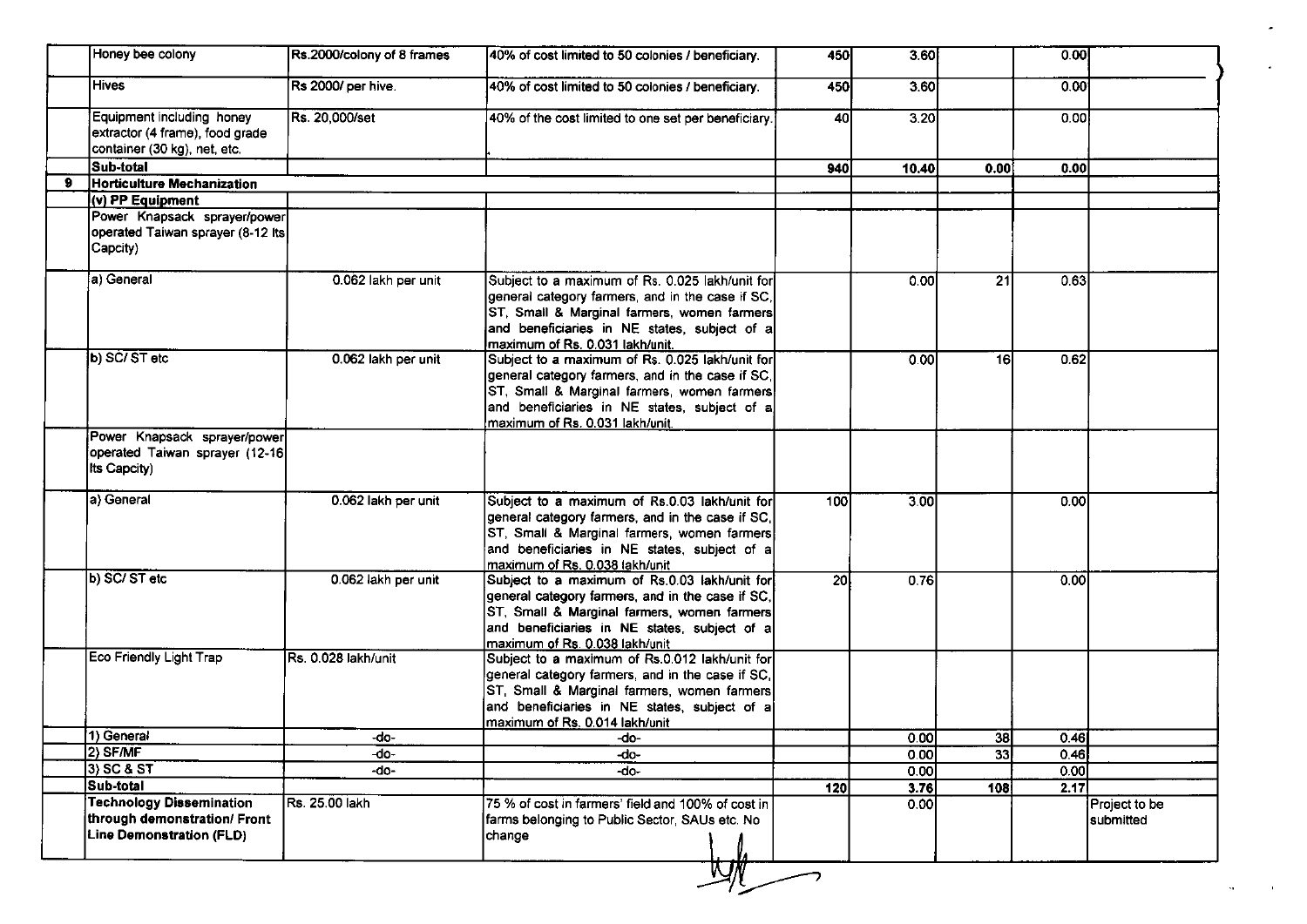| 9  | Technology disssemination<br><b>A</b> ough<br>Demonstration/Frontline<br>demonstration | Rs. 25.00 lakh                                                    | 100% of cost in farmers field and 100% of cost<br>in farms belonging to Public Sector, SAUs stc.                                                                                                                 |        | 0.00  |      | 0.00   |                                                               |  |
|----|----------------------------------------------------------------------------------------|-------------------------------------------------------------------|------------------------------------------------------------------------------------------------------------------------------------------------------------------------------------------------------------------|--------|-------|------|--------|---------------------------------------------------------------|--|
|    |                                                                                        | Sub-total                                                         |                                                                                                                                                                                                                  | 0.00   | 0.00  | 0.00 | 0.00   |                                                               |  |
| 10 | Human Resource Development (HRD)                                                       |                                                                   |                                                                                                                                                                                                                  |        |       |      |        |                                                               |  |
|    | Skill Development                                                                      |                                                                   |                                                                                                                                                                                                                  |        | 0.00  |      | 0.001  |                                                               |  |
|    | <b>HRD</b> for Gardeners                                                               | Rs. 15.00 lakh / unit                                             | 100% of the cost                                                                                                                                                                                                 |        | 0.00  |      | 0.00   |                                                               |  |
|    |                                                                                        | <b>Training of farmers</b>                                        |                                                                                                                                                                                                                  |        |       |      |        |                                                               |  |
|    | <b>Within the State</b>                                                                | Rs. 1000/day per farmer                                           | 100% of the cost.                                                                                                                                                                                                | 500    | 5.00  |      | 0.00   |                                                               |  |
|    |                                                                                        | including transport                                               |                                                                                                                                                                                                                  |        |       |      |        |                                                               |  |
|    | Outside the state                                                                      | Project based as per actual.                                      | 100% of the cost.                                                                                                                                                                                                | 100    | 12.00 |      | [0.00] |                                                               |  |
|    |                                                                                        | (e) Exposure visit of farmers                                     |                                                                                                                                                                                                                  |        |       |      |        |                                                               |  |
|    | Outside the State                                                                      | Project based as per actual.                                      | 100% of the cost.                                                                                                                                                                                                |        |       |      | 0.00   |                                                               |  |
|    |                                                                                        | Training / study tour of technical staff/ field functionaries     |                                                                                                                                                                                                                  |        |       |      |        |                                                               |  |
|    | <b>Within the State</b>                                                                | Rs.300/day per participant plus<br>TA/DA, as admissible           | 100% of the cost                                                                                                                                                                                                 | 100    | 8.00  |      |        |                                                               |  |
|    | Study tour to progressive States/<br>units (group of minimum 5<br>participants)        | Rs.800/day per participant plus<br>TA/DA, as admissible           | 100% of the cost.                                                                                                                                                                                                |        |       |      | 0.00   |                                                               |  |
|    | <b>Sub-total</b>                                                                       |                                                                   |                                                                                                                                                                                                                  | 700.00 | 25.00 | 0.00 | 0.00   |                                                               |  |
| 11 |                                                                                        | <b>INTEGRATED POST HARVEST MANAGEMENT</b>                         |                                                                                                                                                                                                                  |        |       |      |        |                                                               |  |
|    | <b>IPack house / On farm</b><br>collection & storage unit                              | Rs. 4.00 lakh/unit with size of<br>9Mx6M                          | 50% of the capital cost.                                                                                                                                                                                         |        | 6.00  |      | 4.00   |                                                               |  |
|    | (of < 250 MT) and basic material handling equipment.<br>a) General Area                | Rs. 10,000/MT, (max 5,000 MT<br>capacity)                         | ii) Cold Storage Unit Type 2 - PEB structure for multiple temperature and product use, more than 6 chambers<br>Credit linked back-ended subsidy @ 35% of the<br>cost of project in general areas and 50% of cost |        | 15.00 |      |        | Project<br>to<br>submitted<br>0.00 Project<br>to<br>submitted |  |
|    |                                                                                        |                                                                   | in case Hilly & Scheduled areas, per beneficiary.                                                                                                                                                                |        |       |      |        |                                                               |  |
|    | b) Hilly Area                                                                          | Rs. 10,000/MT, (max 5,000 MT<br>capacity)                         | Credit linked back-ended subsidy @ 35% of the<br>cost of project in general areas and 50% of cost<br>in case Hilly & Scheduled areas, per beneficiary.                                                           |        | 0.00  |      |        | 0.00 Project<br>to<br>submitted                               |  |
|    | Refer vans/ containers (general areas)                                                 |                                                                   |                                                                                                                                                                                                                  |        |       |      |        |                                                               |  |
|    |                                                                                        |                                                                   |                                                                                                                                                                                                                  |        |       |      |        |                                                               |  |
|    | a) General Area                                                                        | HMNEH), and prorata basis for<br>lesser capacity, but not below 4 | Rs. 26.00 lakh for 9 MT (NHM & Credit linked back-ended subsidy @ 35% of the<br>cost of project in general areas and 50% of cost<br>in case of Hilly & Scheduled areas, per                                      |        | 18.00 |      | 0.00   |                                                               |  |
|    |                                                                                        | MT.                                                               | <u>Ibeneficiarv.</u>                                                                                                                                                                                             |        |       |      |        |                                                               |  |
|    |                                                                                        |                                                                   |                                                                                                                                                                                                                  |        |       | 2.00 | 4.00 l |                                                               |  |
|    | Sub-total                                                                              |                                                                   |                                                                                                                                                                                                                  | 6.00   | 39.00 |      |        |                                                               |  |
|    | 12 ESTABLISHMENT OF MARKETING INFRASTRUCTURE FOR HORTICULTURAL PRODUCE                 |                                                                   |                                                                                                                                                                                                                  |        |       |      |        |                                                               |  |
|    | Retail Markets/ outlets (environmentally controlled)                                   |                                                                   |                                                                                                                                                                                                                  |        |       |      |        |                                                               |  |

 $\mathcal{A}$ 

 $\sim$   $\sim$